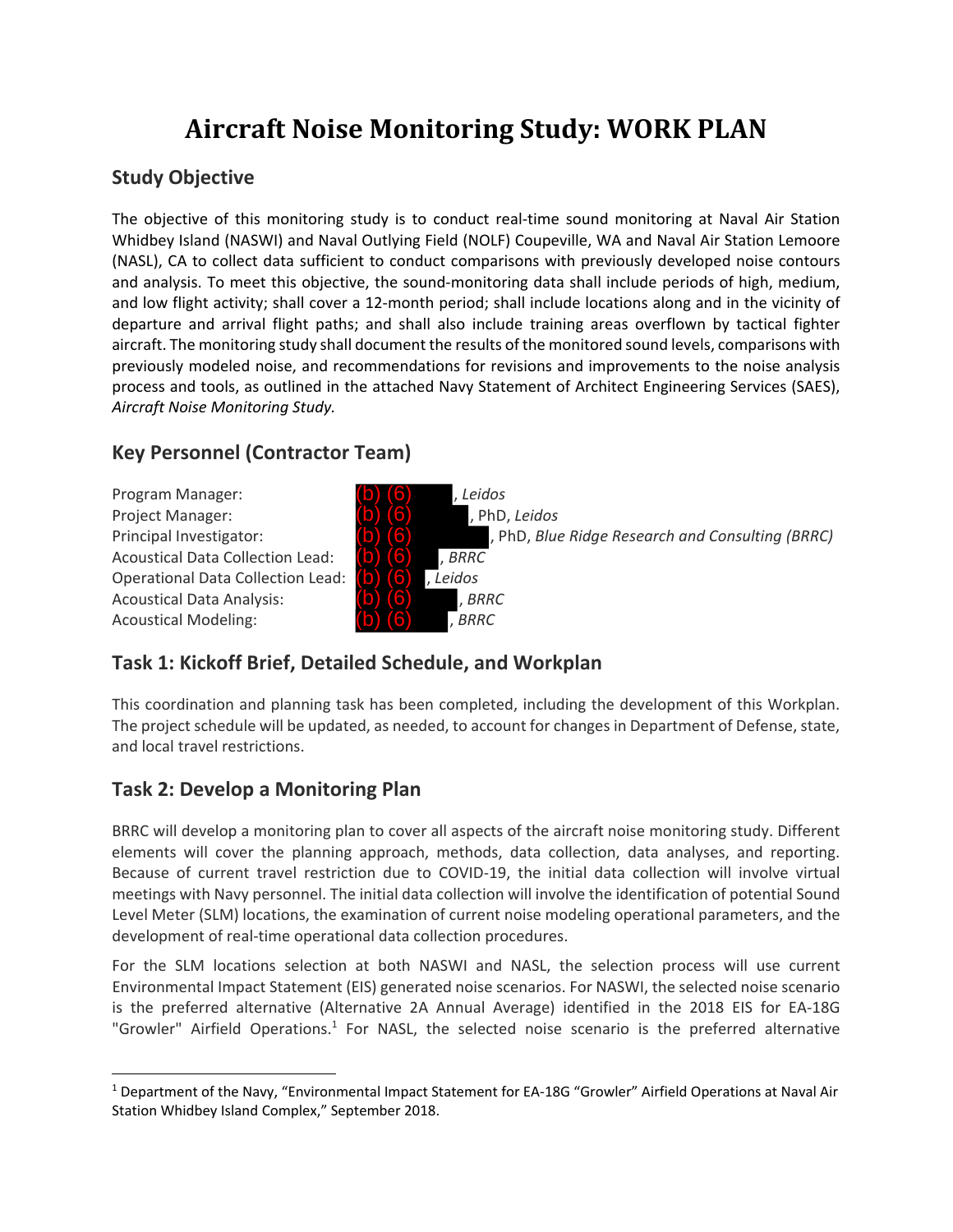(Alternative 2) identified in the 2014 EIS for the F-35C West Coast Home Basing.<sup>2</sup> Utilizing an American National Standards Institute (ANSI) standard, $3$  a spatial stratification method will be used to ensure the SLM locations provide a variety of flight operations and expected Day‐Night Average Sound Levels (DNL) for NASWI and Community Noise Equivalent Level (CNEL) for NASL. Part of this process will involve the engagement of local leaders for their suggested SLM locations. After the suggestions are received, BRRC will analyze the potential SLM locations, and work with the Navy to determine twelve preferred locations and three alternatives for both NASWI and NASL. BRRC and the Navy will finalize the final twelve locations during the logistics site visits discussed under Task 3.

For the noise modelling operational parameters review, BRRC will develop standard operational data validation packages (ODVP) for each air station. The ODVP includes flight tracks, flight profiles, operational number, traffic flow distributions, time of day percentages, and ground maintenance operations. Thus, the ODVP needs to be sent to various knowledgeable operators for their review and confirmation. This distribution of the ODVP will rely on the Community Planning and Liaison Officers (CPLOs) for each air station to determine the correct point of contacts (POCs). The ODVP includes instructions on the review parameters, and BRRC will coordinate web conferences with the various operators to summarize the data and answer any questions. After these web conferences, BRRC will coordinate with the operators to verify and validate the operational modeling parameters for current operations. If the operators determine that modifications are required, the modifications will be documented, and the ODVP will be updated. If modifications are required, BRRC will generate a new "updated" scenario for the noise modeling comparison and evaluation under Task 5.

The development of real-time operational data collection procedures is required to support the noise modeling analyses. These procedures need to collect the actual operations at each air station during the sound monitoring data collection. The applicable data include the active runway, aircraft, operation type, expected flight track, time, and maintenance operations. In addition to these data items, the procedures need to capture any variances from expected operations. BRRC and Leidos will work with NASWI and NASL Air Traffic Control (ATC) to determine any automated data that can be leveraged to support this effort. Once all applicable operational parameters and their sources have been identified, BRRC will develop a software application for tablet computers to aid in the real-time operational data collection.

For the acoustical data, BRRC will reference the following ASA/ANSI standards to develop applicable data collection methods, where feasible:

- American National Standards Institute (ANSI) S12.9 Part 2:"Quantities and Procedures for Description and Measurement of Environmental Sound. Part 2: Measurement of Long-term, Wide Area Sound"
- ANSI S12.100 "Methods to Define and Measure the Residual Sound in Protected Natural and Quiet Residential Areas
- ANSI S12.9-1988 (R2003) Part 1, Quantities and Procedures for Description and Measurement of Environmental Sound
- ANSI S1.4‐2014, Electroacoustics ‐ Sound Level Meters ‐ Part 1: Specifications

When the data collection parameters have been determined, BRRC will develop a draft Monitoring Plan to document the procedures that will be used for the aircraft noise monitoring study and the ensuing aircraft noise modeling evaluations. The Final Monitoring Plan will be submitted after the logistics site

<sup>&</sup>lt;sup>2</sup> Department of the Navy, "Environmental Impact Statement for F-35C West Coast Home Basing," October 2014.

<sup>3</sup> American National Standards Institute (ANSI) S12.9 Part 2:"Quantities and Procedures for Description and Measurement of Environmental Sound. Part 2: Measurement of Long-term, Wide Area Sound," June 2018.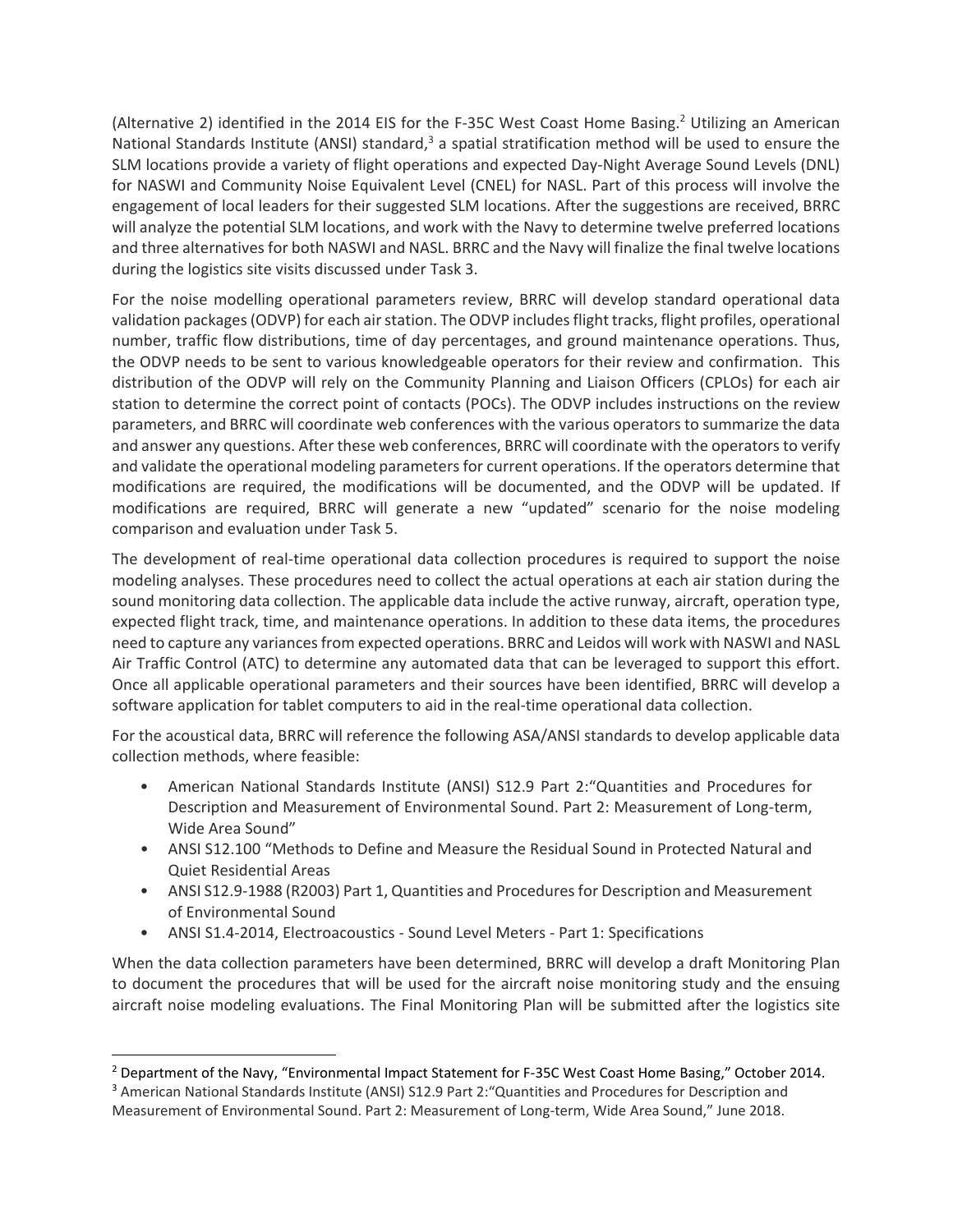visits discussed under Task 3. Also, BRRC will update the Monitoring Plan, if required, after each monitoring period to address any issues that arise.

*Task Deliverables:* Preliminary Operational Data Validation Packages for NASWI and NASL

Draft Operational Data Collection Procedures

 Tablet Software Application of Operational Data Collection Draft Potential SLM Locations Draft Monitoring Plan Final Monitoring Plan

#### **Task 3: Pre‐Data Collection/Logistics Site Visit**

Before the logistics site visits to NASWI and NASL, BRRC will prepare an installation Pre‐Data Collection/Logistics Brief. This brief will inform installation leadership and stakeholders regarding the Monitoring Plan, discuss the real-time data collection approach and confirm logistics requirements for the individual data collection periods. The brief will also identify and confirm technical POCs for different aspects of the operational data collection. The outcome of the brief will be to ensure everyone is familiar with the data collection requirements and procedures. Any remaining questions after this visit will need to be finalized and documented in the Monitoring Plan developed in Task 2.

BRRC will also finalize any modifications to the operational noise modeling parameters with the operators at each air station. For the operational data collection procedures and data sources, Leidos and BRRC will finalize this information with the lead ATC personnel at each air station.

In addition to the brief and data validation, BRRC will visit each potential SLM location to determine if the site is suitable for the monitoring studies. Some of the factors that may contribute to a potential SLM location not being suitable include local noise sources, reflecting surfaces, nearby unsafe activities, and/or access restrictions.

After the site visits, BRRC and Leidos will finalize the data collection, which includes the SLM locations, the ODVP, and the operational data collection procedures. BRRC will also develop a logistics report to document the procedures required to access each SLM location. This report will include the POCs for each location, contact information, any applicable hour restrictions, and any permits (if required).

*Task Deliverables:* Draft Installation Pre‐Data Collection/Logistic Brief Final Installation Pre‐Data Collection/Logistic Brief Final Operational Data Validation Packages for NASWI and NASL Final Operational Data Collection Procedures

Logistics Report

#### **Task 4: Data Collection**

Leidos and BRRC will deploy teams and sound monitoring equipment to collect acoustic and operational data for four (4) individual monitoring periods per installation, per the Monitoring Plan. The acoustic data collection team will perform scheduled observations at, or near, the monitoring sites. Scheduled observations will be based on expected runway use and operational tempo each day. The data collection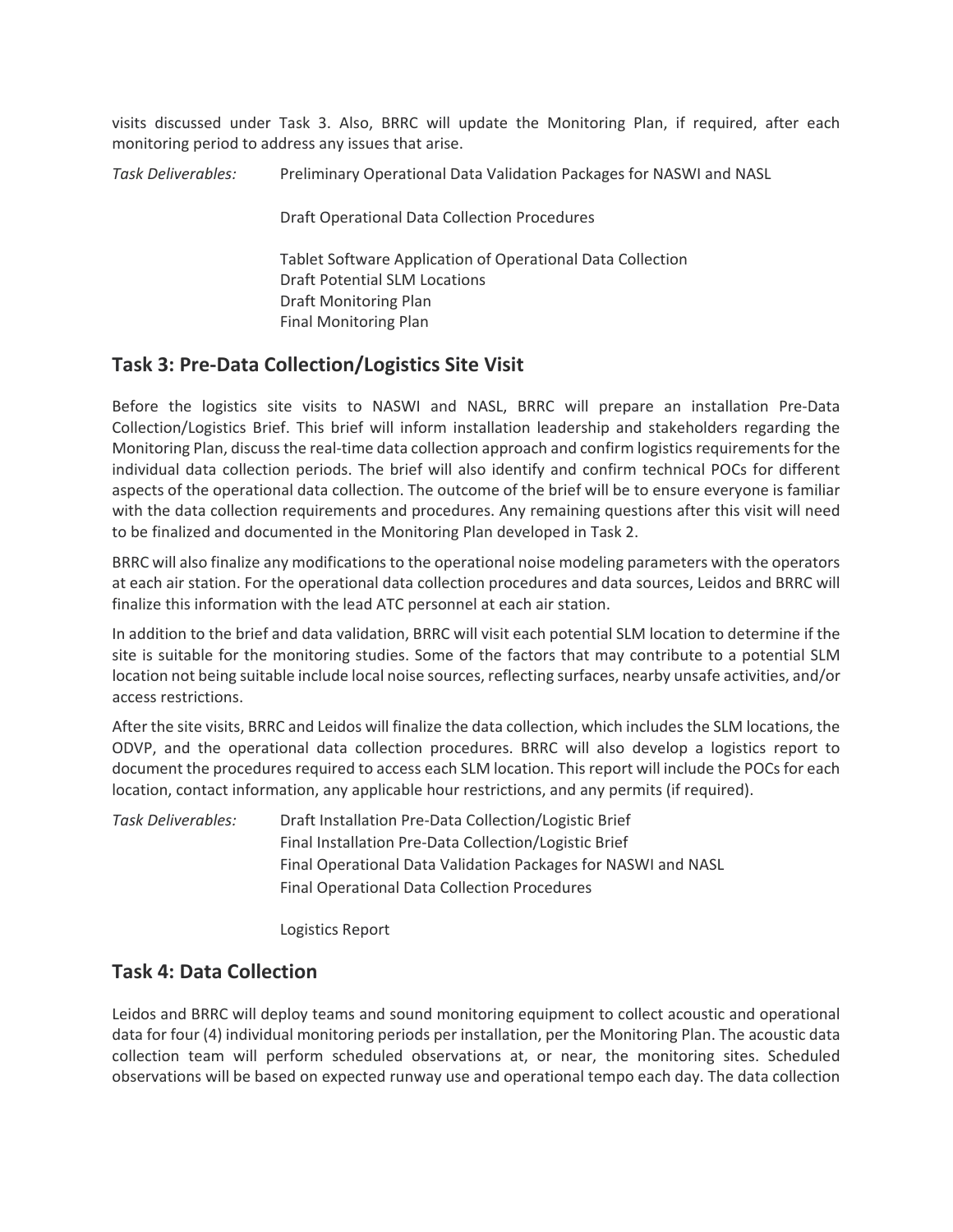teams will follow the procedures detailed in the Final Monitoring Plan (Task 2). If any issues are found, then the Principal Investigator will be contacted to coordinate issue resolution.

Each individual monitoring period will include seven full days of active data collection. The approach will include deploying all SLMs prior to the start of data collection. The data collection will then officially commence at 12:00:00.0 AM at the beginning of Day 1, and it will end at 11:59:59.9 PM at the end of Day 7. After the seven-day data collection period has ended, the SLMs will be demobilized. In total, the SLMs will be in the field for a minimum of eight days for each monitoring period.

During the data collection period, the acoustic team will perform observations and equipment checks to ensure reliable data are being collected. The observations will be scheduled based on expected aircraft operations. However, the locations may be modified to best capture flight activity. The operational data collection team will coordinate with ATC to maximize observation times in the control tower. At the end of each operational day, the operational team will review their data, add any required additional notes, and upload the data.

Leidos and BRRC will develop interim briefings to describe the data collection progress and preliminary results.

*Task Deliverables:* Interim Progress Briefings Acoustical Data Archive Noise Modeling Archive

## **Task 5: Analysis and Reporting of Data**

After each monitoring period, BRRC and Leidos will perform quality reviews of the data (both acoustical and operational). This review will document any data gaps occurring in the dataset for that monitoring period. After this review step, BRRC will process the acoustical data to calculate the following noise metrics for each SLM site:

- o Lmax
- o SEL
- o Duration
- o Time Above
- o Events Above
- $\circ$  Overall DNL, CNEL, and L<sub>eq.24hr</sub>
- o Aircraft DNL and CNEL
- $\circ$  Hourly L<sub>10</sub>, L<sub>50</sub>, and L<sub>90</sub>

BRRC will assess the measured variations in all of the above metrics to evaluate the uncertainty in the measured data. BRRC will also develop an archival database for the sound data to provide easy transmission to the Navy.

In parallel to the acoustical data processing, BRRC will develop "as-flown" scenarios for NoiseMap. For each monitoring period, these scenarios will include daily and 7-day durations, and will be processed to predict the various listed acoustical metrics. The results will then be compared to the measured data. Additionally, BRRC will use NoiseCheck II procedures to assess the predicted SELs and DNLs. This assessment will focus on the acoustical aspect of the aircraft noise modelling.

Additionally, BRRC will compare the "previously-modeled" and "updated" (if required) scenario results with the measured data. This comparison will involve differences due to variations in the actual operations relative to the annual average operations that were previously modeled. NoiseCheck II will also be used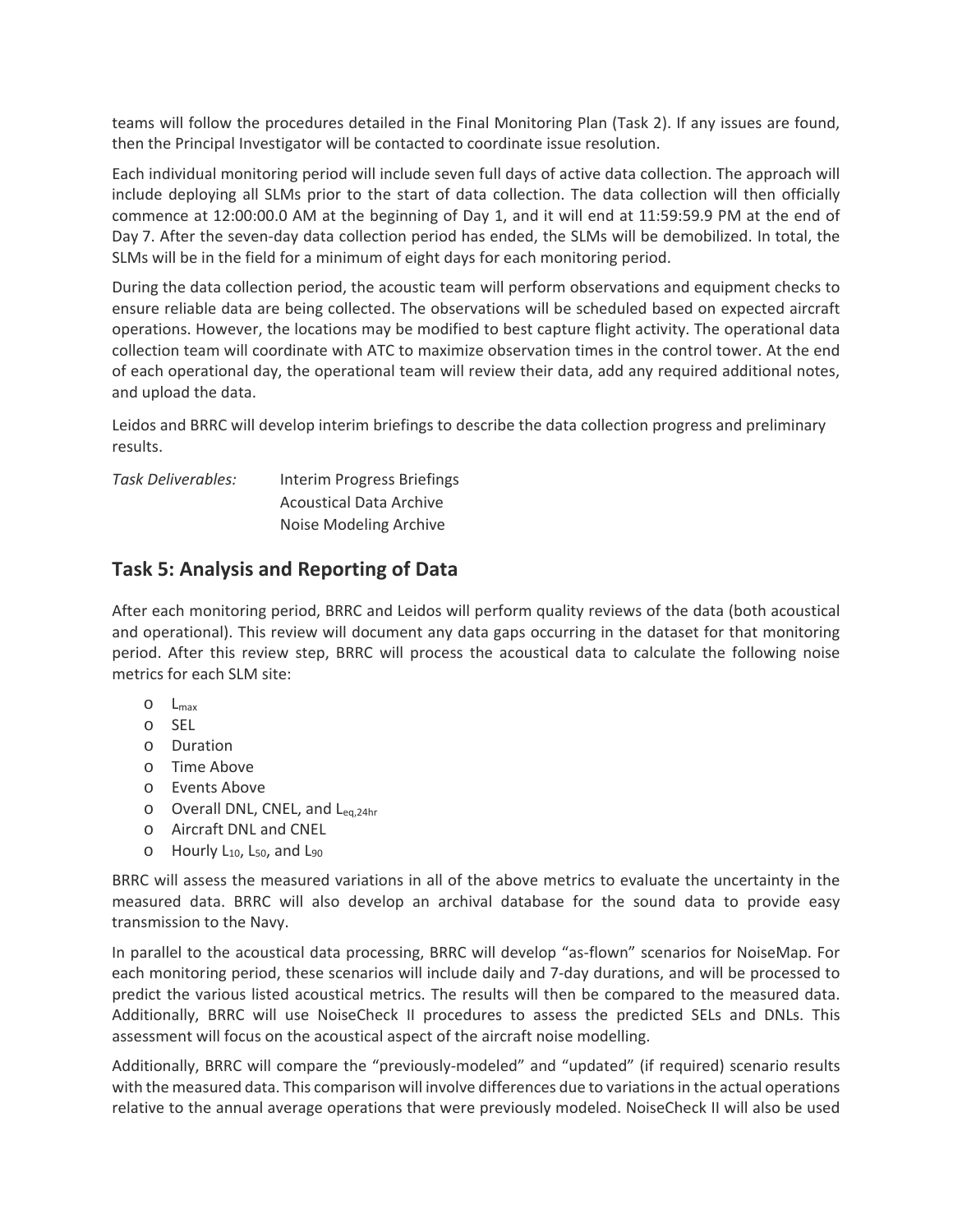on these scenarios, and this assessment will focus on the operational modeling aspect. BRRC will develop an archival database of the NoiseMap modeling files for use by the Navy.

Leidos and BRRC will develop interim briefings to describe the data analysis progress and preliminary results for the Navy.

At the end of the data collection, all data will be combined to provide an overall comparison. The scenarios will include "as-flown", "previously modeled", and "updated" (if required). These results will also be assessed with NoiseCheck II to evaluate the overall consistency of the modeling results. After this step, BRRC will document differences between the measured and modeled data. The differences will mostly fall into two groups: acoustical modeling or operational modeling. BRRC will evaluate the differences and their underlying cause. This process will highlight any required changes in the aircraft noise modeling process.

Once the comparisons are completed, the documentation and reporting of the results will commence. The reporting is expected to be divided into several volumes along with an overall executive summary and technical report. In addition to the report, BRRC will develop and complete data archives for both acoustical and operational data for delivery to the Navy.

The detailed reporting will document the following portions of the monitoring study:

- Approach and SLM Site Selection
- Noise Modeling Data Review and Documentation of Any Required Updates
- Operational Data Collection Procedures and Resources
- Data Collection Procedures
- Measured Sound Data
	- o Variation
	- o Seasonal
	- o Total
- "As‐flown" Scenario Comparison
	- o Scenario Descriptions
	- o Daily
	- o Seasonal
	- o Total
- "Previously Modeled" Comparison
	- o Daily
	- o Seasonal
	- o Total
- "Updated" Comparison (If Required)
	- o Daily
	- o Seasonal
	- o Total
- Explanation of Differences
- Required Modifications to Aircraft Noise Modeling Process

*Task Deliverables:* Draft Technical Reports, Executive Summary, and Technical Overview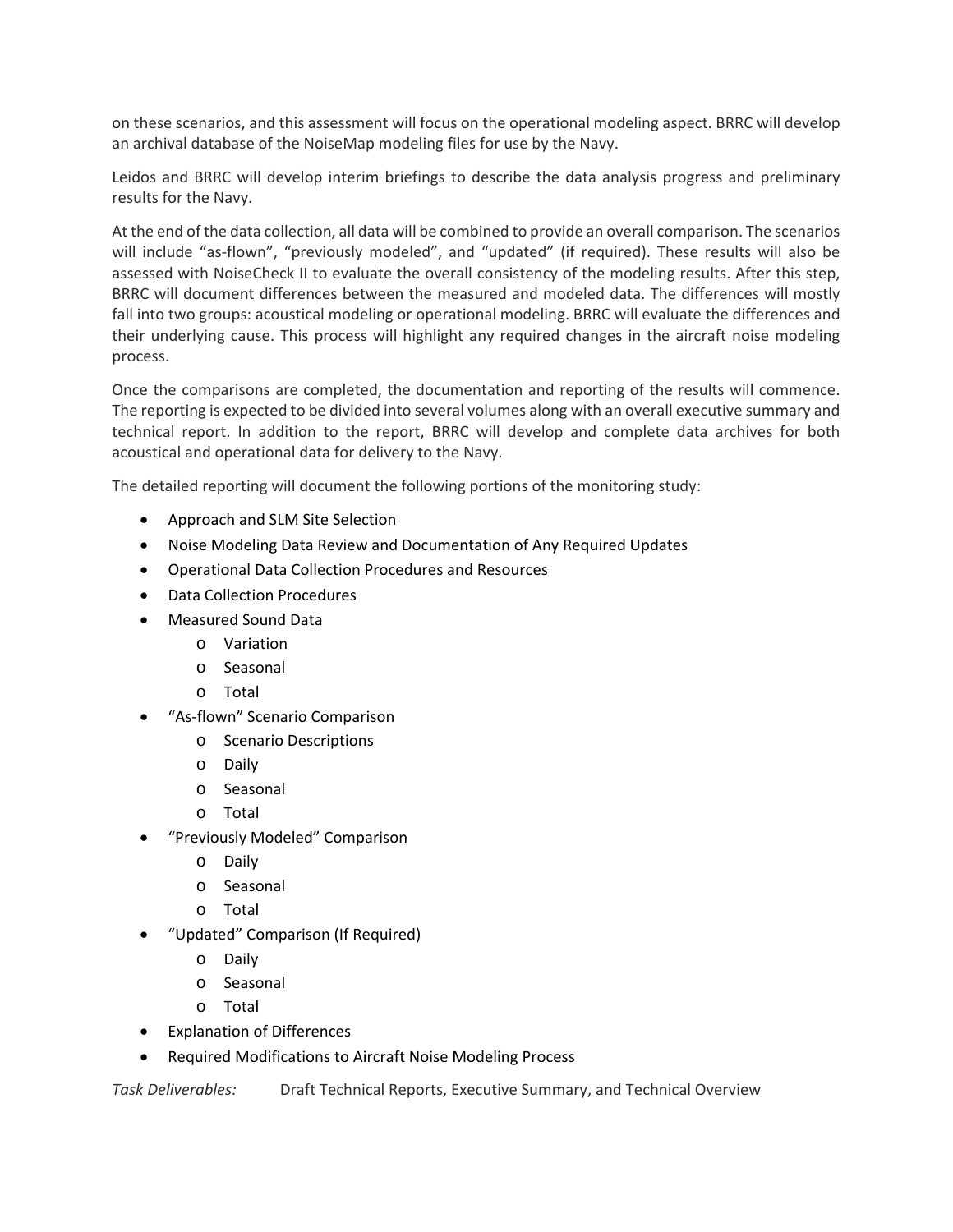Pre‐Final Technical Reports, Executive Summary, and Technical Overview Final Technical Reports, Executive Summary, and Technical Overview

### **Task 6: Miscellaneous Deliverables**

BRRC and Leidos will conduct periodic progress meetings with the government to discuss scope of work, methods, data collection, project schedule, etc. Leidos will also submit monthly progress reports to the NAVFAC Atlantic Contracting Officer's Representative (COR). These reports will outline progress of work in the reporting period, plans for future work, financial status, and any technical, scheduling, or financial issues that have arisen along with any potential solutions.